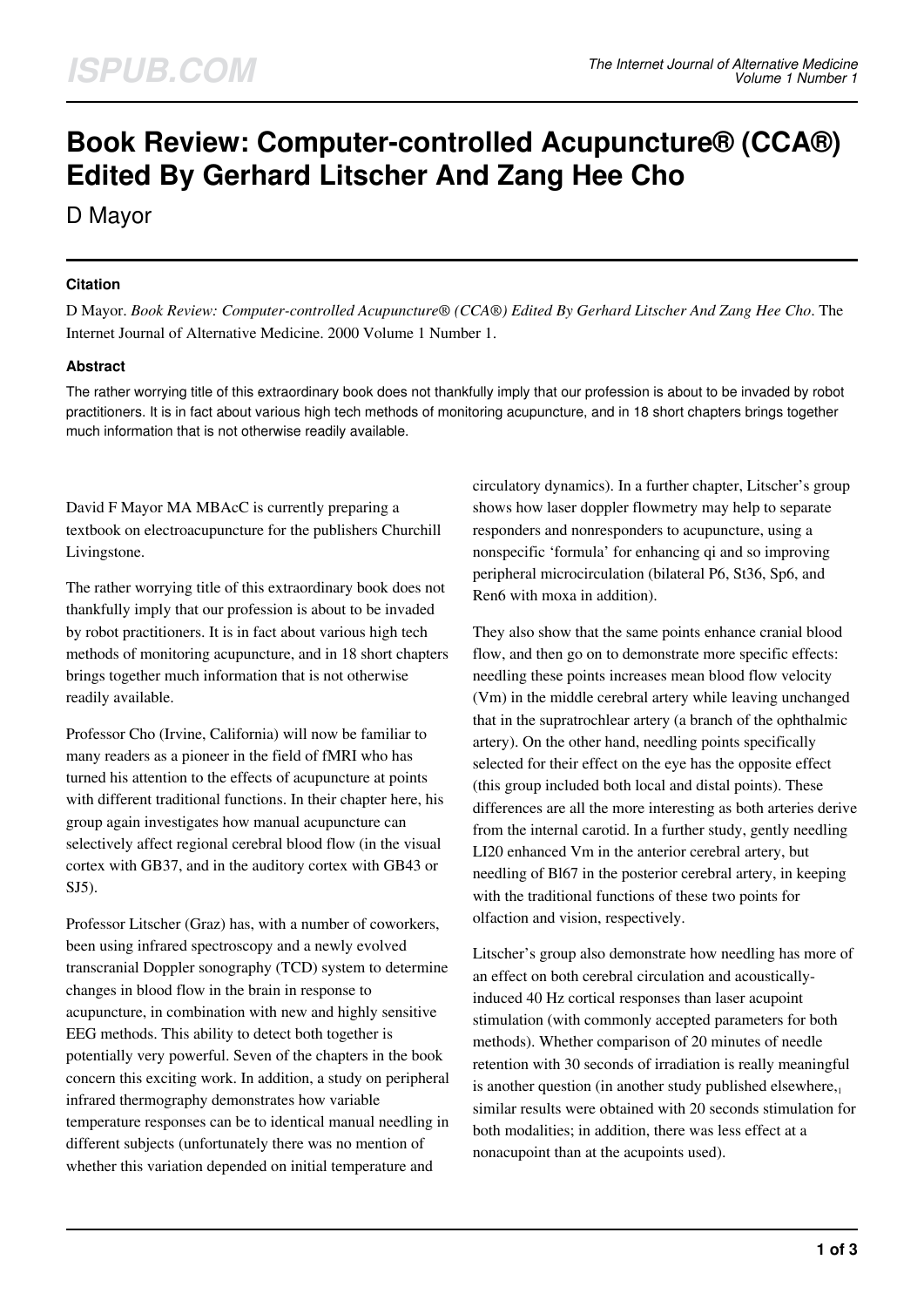The remaining chapters are by Nissel on chaos theory, quantum physics and acupuncture, Streitberger's group on their placebo method (well known to those who attended the October 2000 BMAS Scientific Meeting), Klima and others on 'laserpuncture,' together with contributions from Raftis on a new chin and cheek acupoint microsystem used in conjunction with Yamamoto's scalp acupuncture, a factual little article on Ötzi the iceman by the group responsible for interpreting his tattoos in acupuncture terms, and an incomprehensible offering from Wang Weikung's Taipei group on the 'blood pressure pulse spectrum' (having read at least ten of their articles now, I feel little the wiser - maybe I am just stupid).

All in all, this is an important little book for those who are looking for scientific evidence of the effects of acupuncture and of different acupoints. Although many of the studies included are really pilots, with only small groups of subjects, together they are persuasive and fascinating. And although no conclusions are possible from this work on the existence or nonexistence of meridians, the central role of the brain in acupuncture is emphasized once again. Using the tools of 'Computer-Controlled Acupuncture ®' could provide a lot more answers to the age-old question of how acupuncture works.

### **Figure 1**



Pabst Science Publishers, Lengerich (Germany) 2000

ISBN 3-933151-79-1; DM 80,--

Order:

#### Amazon:

[http://www.amazon.de/exec/obidos/ASIN/3933151791/qid =981629203/sr=1-2/028-5436531-2426908]

Pabst Science Publishers:

[http://www.pabst-publishers.com/Medizin/buecher/buch015 .htm]

### **References**

1. Litscher G, Wang L Zerebrale Nahinfrarot-Spektroskopie und Akupunktur - Ergebnisse einer Pilotstudie. Biomedizinische Technik. 2000; 45(7-8): 215-8